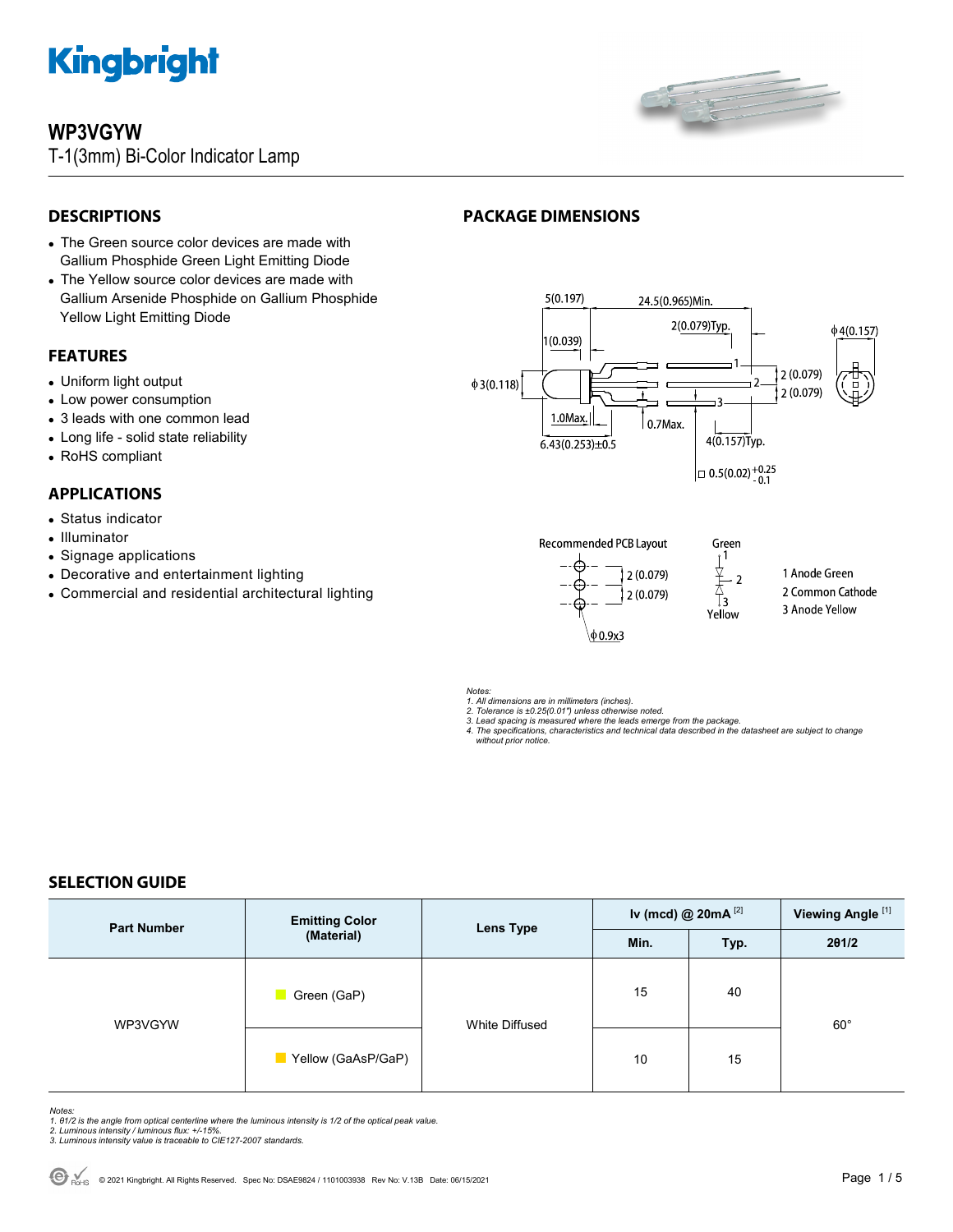### **ELECTRICAL / OPTICAL CHARACTERISTICS at T<sub>A</sub>=25°C**

| <b>Parameter</b>                                                                              | Symbol                       |                       | Value        |                              | <b>Unit</b>           |
|-----------------------------------------------------------------------------------------------|------------------------------|-----------------------|--------------|------------------------------|-----------------------|
|                                                                                               |                              | <b>Emitting Color</b> | Typ.         | Max.                         |                       |
| Wavelength at Peak Emission $I_F$ = 20mA                                                      | $\lambda_{\rm peak}$         | Green<br>Yellow       | 565<br>590   | $\overline{\phantom{0}}$     | nm                    |
| Dominant Wavelength $I_F = 20mA$                                                              | $\lambda_{\mathsf{dom}}$ [1] | Green<br>Yellow       | 568<br>588   | $\overline{\phantom{0}}$     | nm                    |
| Spectral Bandwidth at 50% $\Phi$ REL MAX<br>$I_F = 20mA$                                      | Δλ                           | Green<br>Yellow       | 30<br>35     | $\qquad \qquad \blacksquare$ | nm                    |
| Capacitance                                                                                   | C                            | Green<br>Yellow       | 15<br>20     |                              | pF                    |
| Forward Voltage $I_F$ = 20mA                                                                  | $V_F$ <sup>[2]</sup>         | Green<br>Yellow       | 2.2<br>2.1   | 2.5<br>2.5                   | v                     |
| Reverse Current ( $V_R$ = 5V)                                                                 | $I_R$                        | Green<br>Yellow       |              | 10<br>10                     | μA                    |
| Temperature Coefficient of $\lambda_{\text{peak}}$<br>$I_F$ = 20mA, -10°C $\leq T \leq 85$ °C | $TC_{\lambda peak}$          | Green<br>Yellow       | 0.1<br>0.12  | $\qquad \qquad \blacksquare$ | $nm$ <sup>o</sup> $C$ |
| Temperature Coefficient of $\lambda_{\text{dom}}$<br>$I_F$ = 20mA, -10°C $\le T \le 85$ °C    | $TC_{\lambda dom}$           | Green<br>Yellow       | 0.06<br>0.07 | $\overline{\phantom{0}}$     | $nm$ <sup>o</sup> $C$ |
| Temperature Coefficient of $V_F$<br>$I_F$ = 20mA, -10°C $\le T \le 85$ °C                     | $TC_{V}$                     | Green<br>Yellow       | $-2$<br>$-2$ | $\overline{\phantom{a}}$     | $mV$ °C               |

*Notes:* 

1. The dominant wavelength (λd) above is the setup value of the sorting machine. (Tolerance λd : ±1nm. )<br>2. Forward voltage: ±0.1V.<br>3. Wavelength value is traceable to CIE127-2007 standards.<br>4. Excess driving current and

# **ABSOLUTE MAXIMUM RATINGS at T<sub>A</sub>=25°C**

| <b>Parameter</b>                             | Symbol                   | <b>Value</b>        |        |                |
|----------------------------------------------|--------------------------|---------------------|--------|----------------|
|                                              |                          | Green               | Yellow | <b>Unit</b>    |
| Power Dissipation                            | $P_D$                    | 62.5                | 75     | mW             |
| Reverse Voltage                              | $V_R$                    | 5                   | 5      | $\vee$         |
| Junction Temperature                         | $T_j$                    | 110                 | 110    | $^{\circ}C$    |
| <b>Operating Temperature</b>                 | $T_{op}$                 | $-40$ to $+85$      |        | $^{\circ}C$    |
| Storage Temperature                          | $T_{\text{stg}}$         | $-40$ to $+85$      |        | $^{\circ}C$    |
| DC Forward Current                           | ΙF                       | 25                  | 30     | mA             |
| <b>Peak Forward Current</b>                  | $I_{FM}$ <sup>[1]</sup>  | 140                 | 140    | mA             |
| Electrostatic Discharge Threshold (HBM)      | $\overline{\phantom{a}}$ | 8000                | 8000   | V              |
| Thermal Resistance (Junction / Ambient)      | $R_{th}$ JA $^{[2]}$     | 520                 | 610    | $^{\circ}$ C/W |
| Thermal Resistance (Junction / Solder point) | $R_{th}$ JS $^{[2]}$     | 210                 | 410    | $^{\circ}$ C/W |
| Lead Solder Temperature <sup>[3]</sup>       | 260°C For 3 Seconds      |                     |        |                |
| Lead Solder Temperature <sup>[4]</sup>       |                          | 260°C For 5 Seconds |        |                |

*Notes: 1. 1/10 Duty Cycle, 0.1ms Pulse Width.* 

*2. Rth JA ,Rth JS Results from mounting on PC board FR4 (pad size ≥ 16 mm<sup>2</sup> per pad). 3. 2mm below package base. 4. 5mm below package base.* 

*5. Relative humidity levels maintained between 40% and 60% in production area are recommended to avoid the build-up of static electricity – Ref JEDEC/JESD625-A and JEDEC/J-STD-033.*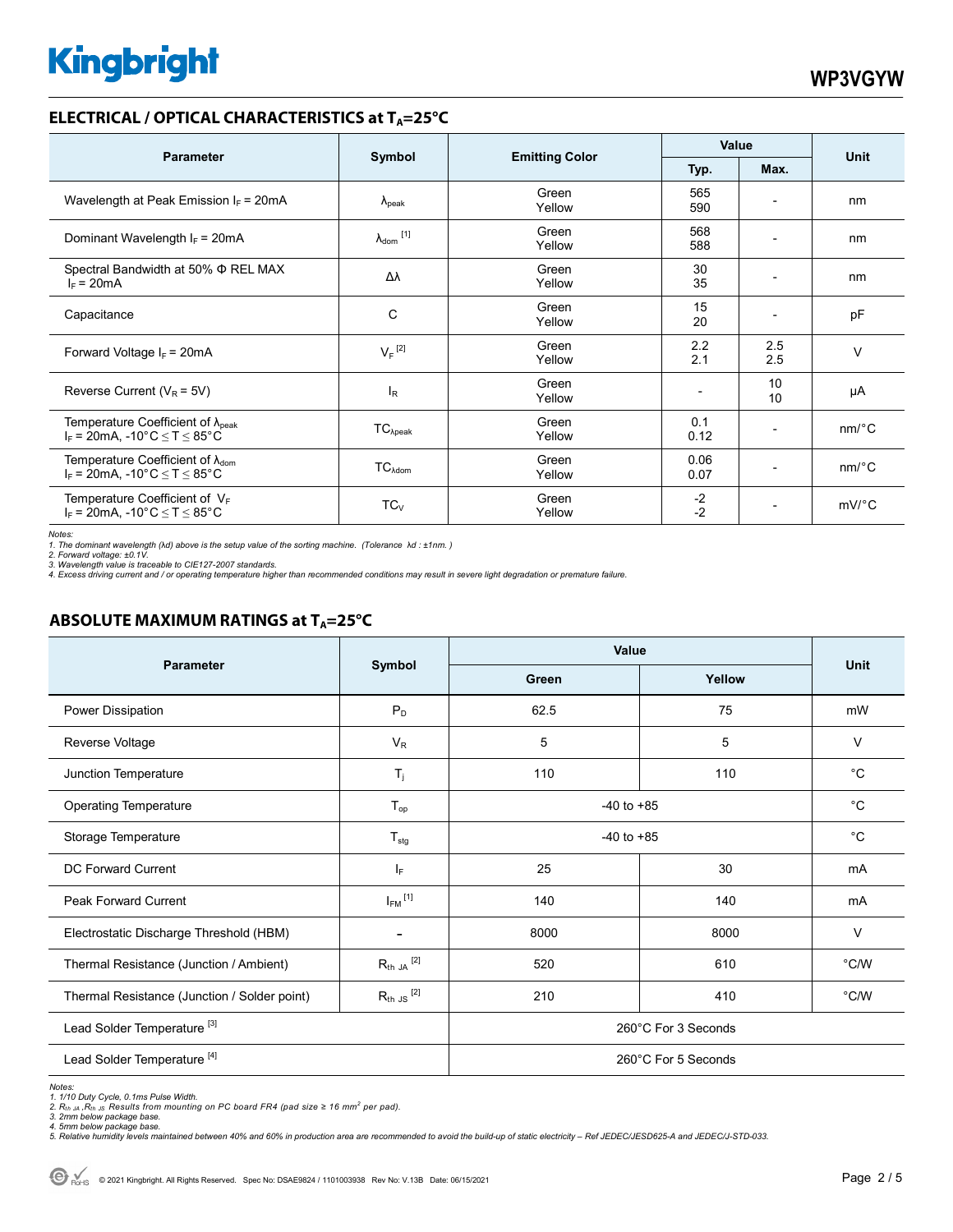## **TECHNICAL DATA**



#### **SPATIAL DISTRIBUTION**



#### **GREEN**



**Luminous Intensity vs.**<br>Ambient Temperature



**Forward Current vs.** 

0.0 0.5 1.0 1.5 2.0 2.5 0 10 20 30 40 50  $T_a = 25 °C$ Forward current (mA) Luminous intensity normalised Luminous intensity normalised<br>at 20 mA **Luminous Intensity vs. Forward Current**

 $T_a = 25 °C$ 

Forward current (mA)







**Forward Current Derating Curve Luminous Intensity vs.** 

**Ambient Temperature**













#### **RECOMMENDED WAVE SOLDERING PROFILE**



*Notes:* 

- *1. Recommend pre-heat temperature of 105°C or less (as measured with a thermocouple attached to the LED pins) prior to immersion in the solder wave with a maximum solder bath temperature of 260°C*
- 
- 
- 2. Peak wave soldering temperature between 245°C ~ 255°C for 3 sec (5 sec max).<br>3. Do not apply stress to the epoxy resin while the temperature is above 85°C.<br>4. Fixtures should not incur stress on the component when moun

*5. SAC 305 solder alloy is recommended. 6. No more than one wave soldering pass.*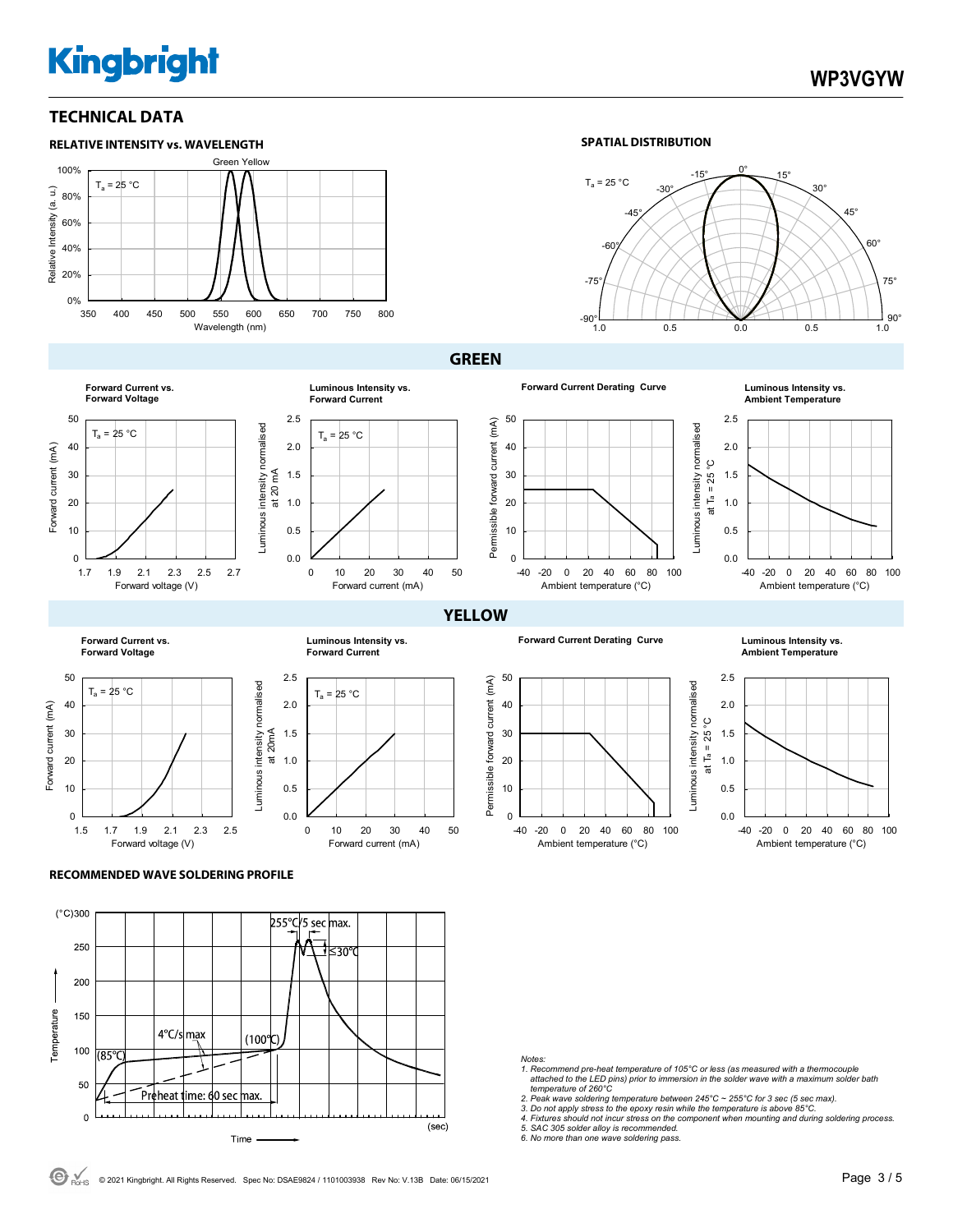# **WP3VGYW**

Outside

**Label** 

## **PACKING & LABEL SPECIFICATIONS**



### **PRECAUTIONS**

#### **Storage conditions**

- 1. Avoid continued exposure to the condensing moisture environment and keep the product away from rapid transitions in ambient temperature.
- 2. LEDs should be stored with temperature  $\leq 30^{\circ}$ C and relative humidity < 60%.
- 3. Product in the original sealed package is recommended to be assembled within 72 hours of opening. Product in opened package for more than a week should be baked for 30 (+10/-0) hours at 85  $\sim$  100°C.

## **LED Mounting Method**

1. The lead pitch of the LED must match the pitch of the mounting holes on the PCB during component placement. Lead-forming may be required to insure the lead pitch matches the hole pitch. Refer to the figure below for proper lead forming procedures. *Note 1-3: Do not route PCB trace in the contact area between the leadframe and the PCB to prevent short-circuits.* 



2. When soldering wires to the LED, each wire joint should be separately insulated with heat-shrink tube to prevent short-circuit contact. Do not bundle both wires in one heat shrink tube to avoid pinching the LED leads. Pinching stress on the LED leads may damage the internal structures and cause failure.



LED

 $(Fig. 1)$ 

Spacer



- 3. Use stand-offs *(Fig.1)* or spacers *(Fig.2)* to securely position the LED above the PCB.
- 4. Maintain a minimum of 3mm clearance between the base of the LED lens and the first lead bend *(Fig. 3 ,Fig. 4).*
- 5. During lead forming, use tools or jigs to hold the leads securely so that the bending force will not be transmitted to the LED lens and its internal structures. Do not perform lead forming once the component has been mounted onto the PCB. *(Fig. 5 )*

LED

 $(Fig. 2)$